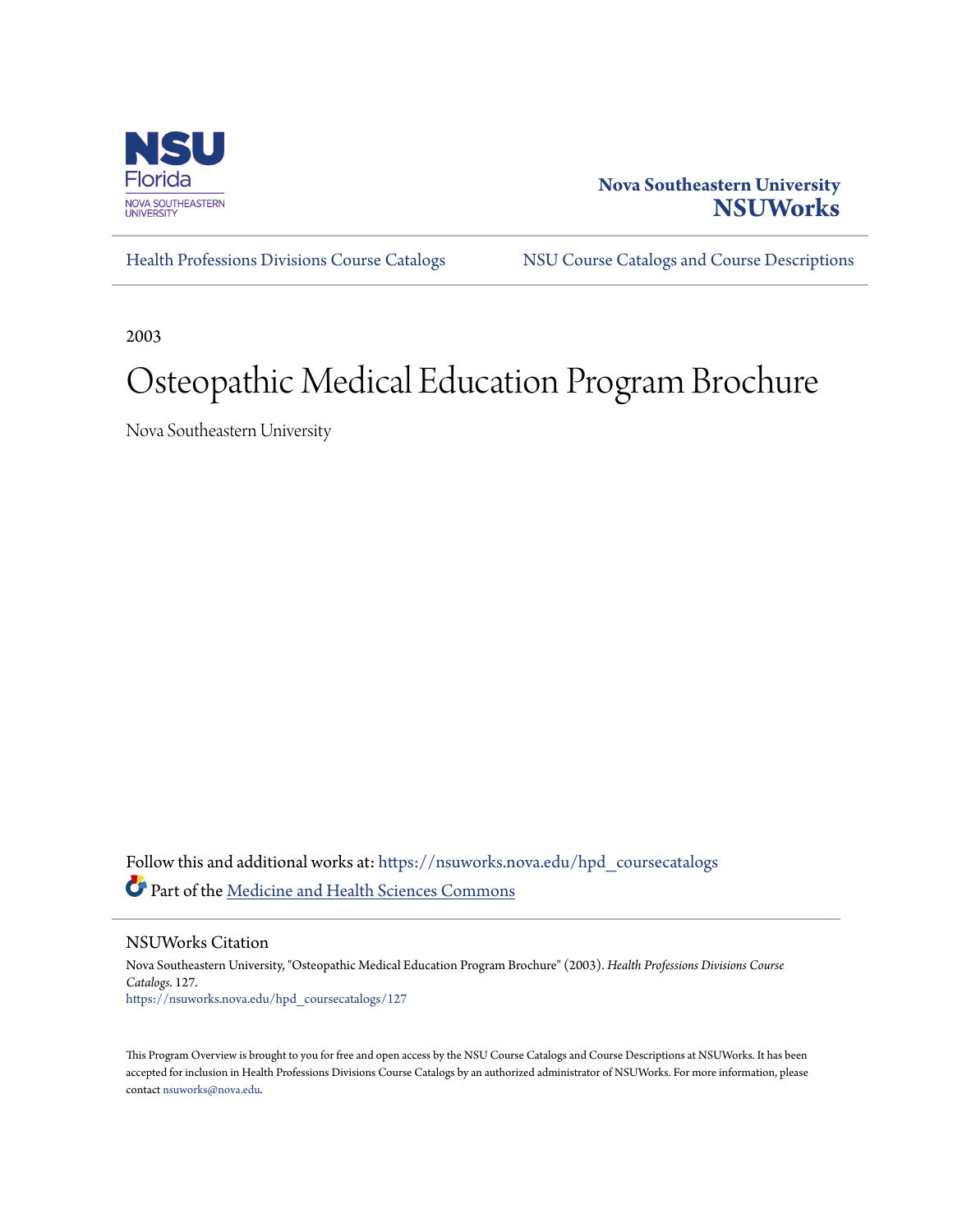*A* D.O., or doctor of osteopathic medicine, is a complete physician, fully trained and licensed to prescribe medication, perform surgery, and utilize manipulative therapy.

Osteopathic medicine emphasizes the relationship among the body's nerves, muscles, bones and organs. The osteopathic philosophy of treating the whole person is applied to the prevention, diagnosis and treatment of illness, disease and injury.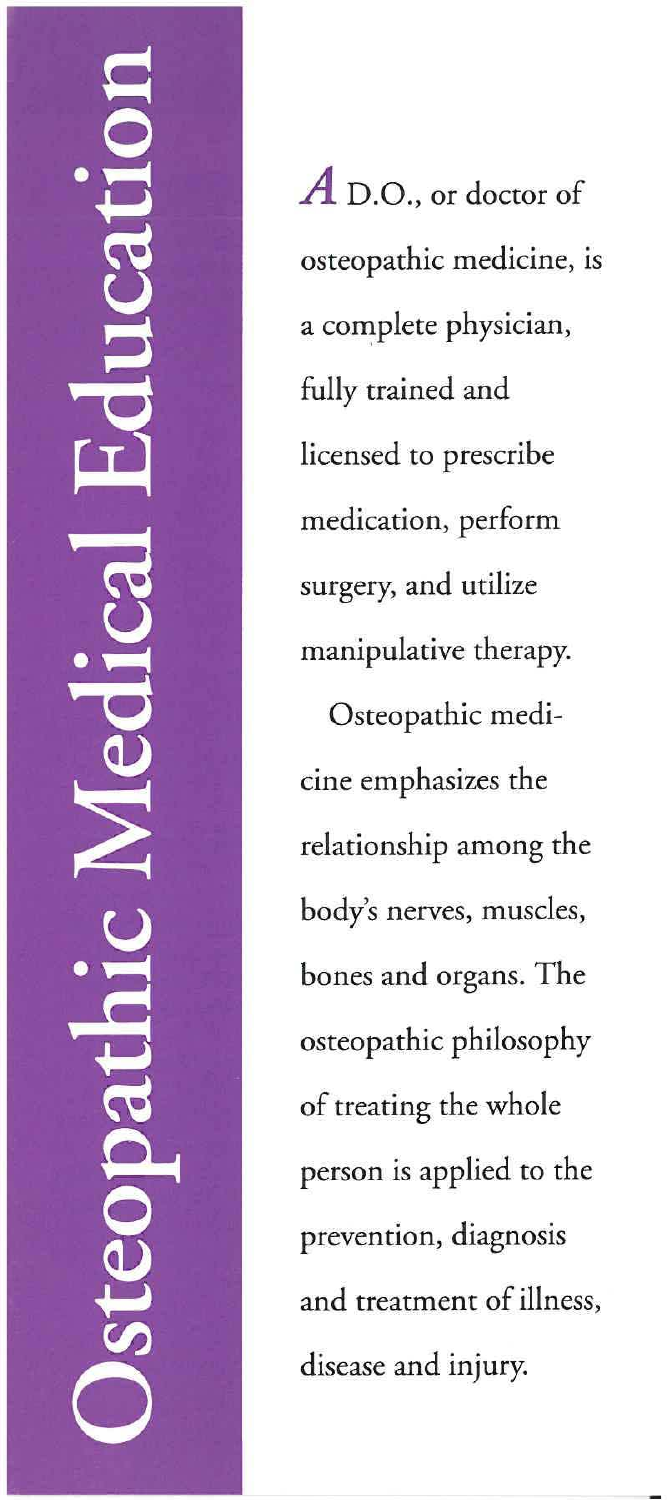Osteopathic physicians serve as family doctors to millions of people throughout the United States. They first train in general practice and many receive additional training in specialty areas such as psychiatry, pediatrics, obstetrics, surgery, ophthalmology or cardiology.

# **taring for Admission**

To be considered for admission to one of 15 osteopathic medical schools, applicants typically complete four years of undergraduate work, culminating in a bachelor's degree. Most osteopathic medical schools also require one year each of English, biological sciences, physics, general chemistry and organic chemistry. Some schools have other requirements such as genetics, mathematics or psychology; these are listed in the catalogs available from each osteopathic medical school. listed at the end of this brochure.

Applicants should take the Medical College Admissions Test (MCAT) during their junior year of college. The MCAT examines knowledge and skills in areas such as biology, math, reading and problem-solving. A pre-med advisor can assist applicants in scheduling and preparing for this examination.

Most future D.O.s major in sciences, such as biology or chemistry, in their undergraduate studies. However, applicants may major in any area as long as they meet the minimum course and grade requirements, and demonstrate their potential for successfully completing an osteopathic medical curriculum.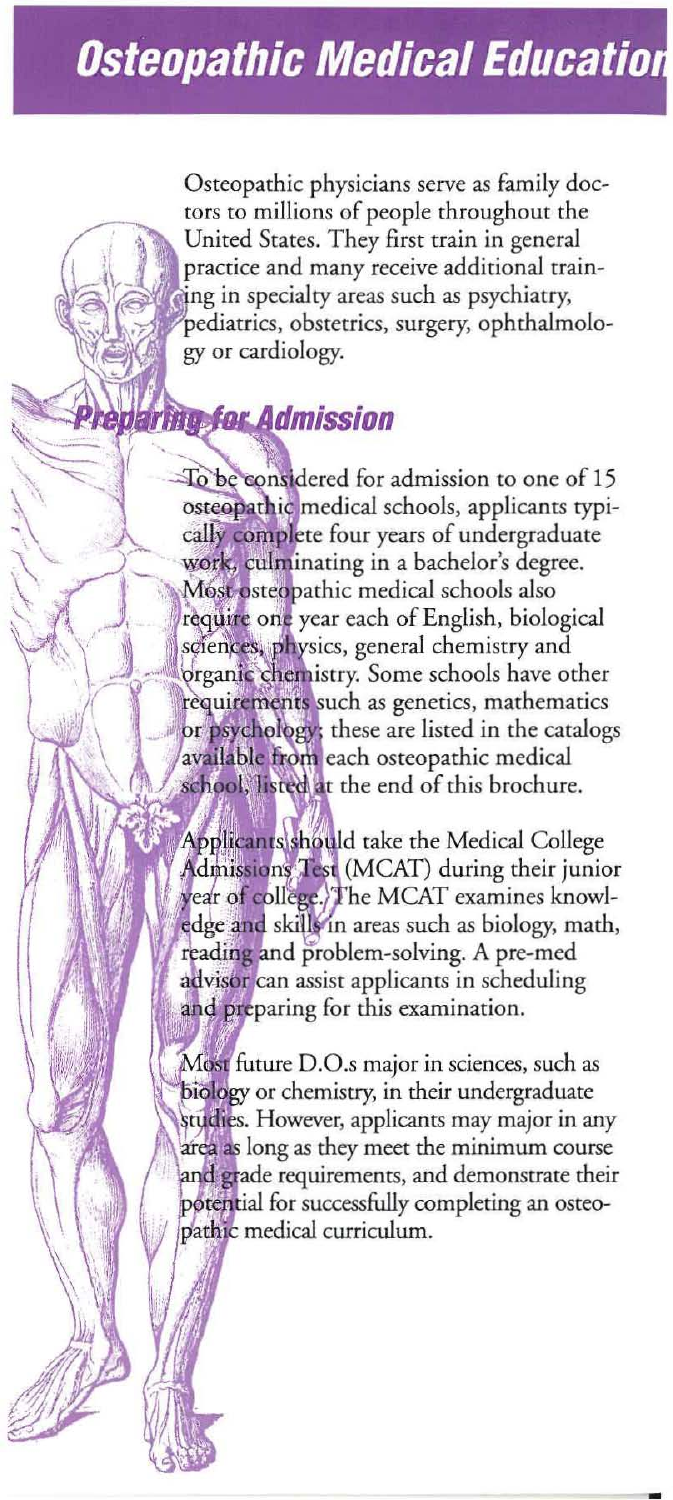Prospective osteopathic medical students **must also exhibit a genuine concern for peo**ple. Osteopathic medicine is a peopleoriented profession that demands dedicated and empathetic individuals. Osteopathic **colleges require a personal interview to assess the applicant's communication** *skills*  and learn more about why that person **wants to become an osteopathic physician.**  The applicant may wish to spend some time with a D.O. or do volunteer work in healthcare before applying

#### **Continuing Medical Education**

Continuing Medical Education, as the term **implies. is a lifetime commitment to learn**ing by osteopathic physicians in full recognition of the fact that the study of medicine does not end with graduation from medical school. The American Osteopathic Association requires its members to complete a specified number of continuing medical education credits during each three-year period in order to maintain membership.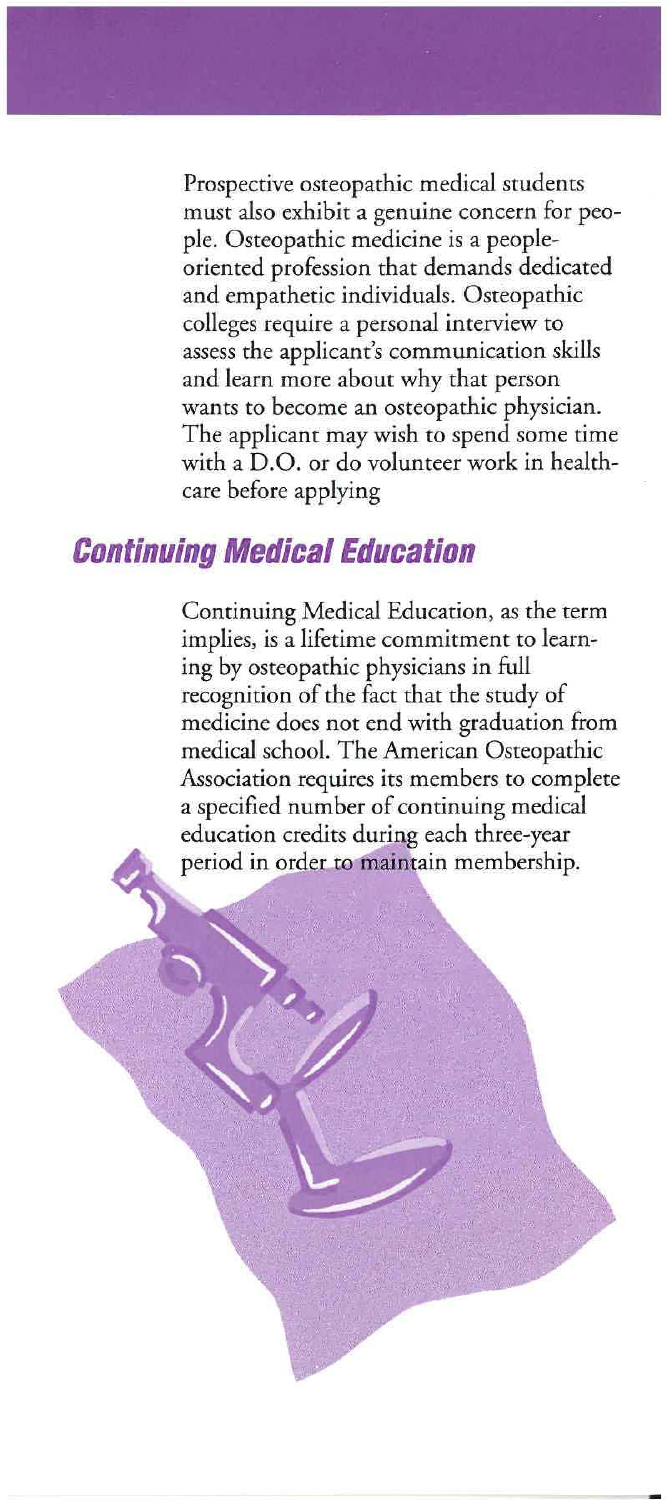### Osteopathic Medical Colleges

Chicago College of Osteopathic Medicine 5200 South Ellis Avenue Chicago, Illinois 60615 (312) 947-3000

555 31st Street Downers Grove, Illinois 60515 (708) 971-6080

College of Osteopathic Medicine of the Pacific College Plaza Pomona, California 91766 (714) 623-6116

Kirksville College of Osteopathic Medicine 800 West Jefferson Kirksville, Missouri 63501 (816) 626-2121

Michigan State University College of Osteopathic Medicine East Fee Hall East Lansing, Michigan 48824 (517) 355-9611

New York College of Osteopathic Medicine New York Institute of Technology Box 170 Old Westbury Long Island, New York 11568 (516) 626-6947

Ohio University College of Osteopathic Medicine Grosvenor Hall Athens, Ohio 45701 (614) 593-1800

College of Osteopathic Medicine of Oklahoma State University 1111 West 17th Street Tulsa, Oklahoma 74107 (918) 582-1972

Philadelphia College of Osteopathic Medicine 4150 City Avenue Philadelphia, Pennsylvania 19131 (215) 871 -1000

Southeastern University of Health Sciences College of Osteopathic Medicine 1750-60 N.E. 168th Street North Miami Beach, Florida 33162 (305) 949-4000

Texas College of Osteopathic Medicine 3500 Camp Bowie Boulevard Fort Worth, Texas 76107 (817) 735-2000

University of Health Sciences, College of Osteopathic Medicine 2105 Independence Boulevard Kansas City, Missouri 64124 (8 16) 283-2000

University of Medicine & Dentistry of New Jersey, School of Osteopathic Medicine 40 East Laurel Road Stratford, New Jersey 08084 (609) 346-6990

University of New England, College of Osteopathic Medicine 11 Hills Beach Road Biddeford, Maine 04005 (207) 283-0171

University of Osteopathic Medicine and Health Sciences College of Osteopathic Medicine and Surgery 3200 Grand Avenue Des Moines, Iowa 50312 (515) 271-1400

West Virginia School of Osteopathic Medicine 400 North Lee Street Lewisburg, West Virginia 24901 (304) 645-6270

Lake Erie College of Osteopathic Medicine 1858 West Grandview Boulevard Erie, Pennsylvania 16509 (814) 866-6641

•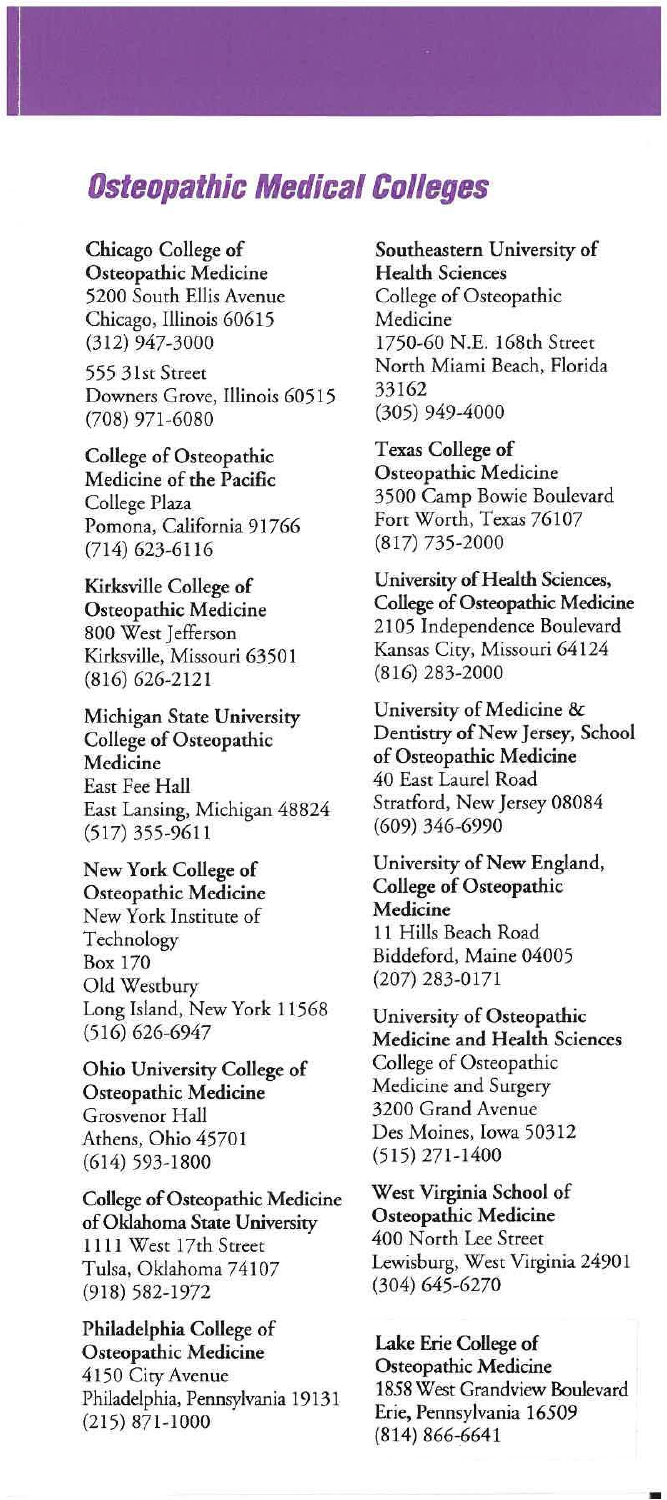# **The 0.0. Curriculum**

The first two years of the osteopathic medi**cal curriculum focus on basic sciences such**  as anatomy and physiology, often enhanced by early exposure to clinical work. The third and fourth years emphasize the clinical work and much of the teaching takes place in community hospitals, major medical centers and doctors' offices.

During these clinical years, students study **areas such as general practice, internal**  medicine, obstetrics/gynecology, surgery and pediatrics. Students rotate through urban, suburban and rural settings, experiencing all **areas of medicine.** 

Osteopathic principles and practices are integrated throughout the four-year curriculum. Students learn to use osteopathic **techniques for diagnosis and treatment of disease, as well as for disease prevention.**  The curriculum emphasizes the relationship of body systems and holistic patient care.

### **Postdoctoral Training & Licensure**

Following graduation, D.O.s must complete an approved 12-month internship. Interns rotate through major hospital departments such as internal medicine, general practice and surgery. Many D.O.s then choose to take a residency program in a specialty area, requiring two to six years of additional training.

D.O.s are licensed for the full practice of medicine and surgery in each of the 50 states. Each state determines the tests and procedures for licensing physicians in that state. In some states, the same tests are given to D.O.s and M.D.s; other states administer separate licensing exams.